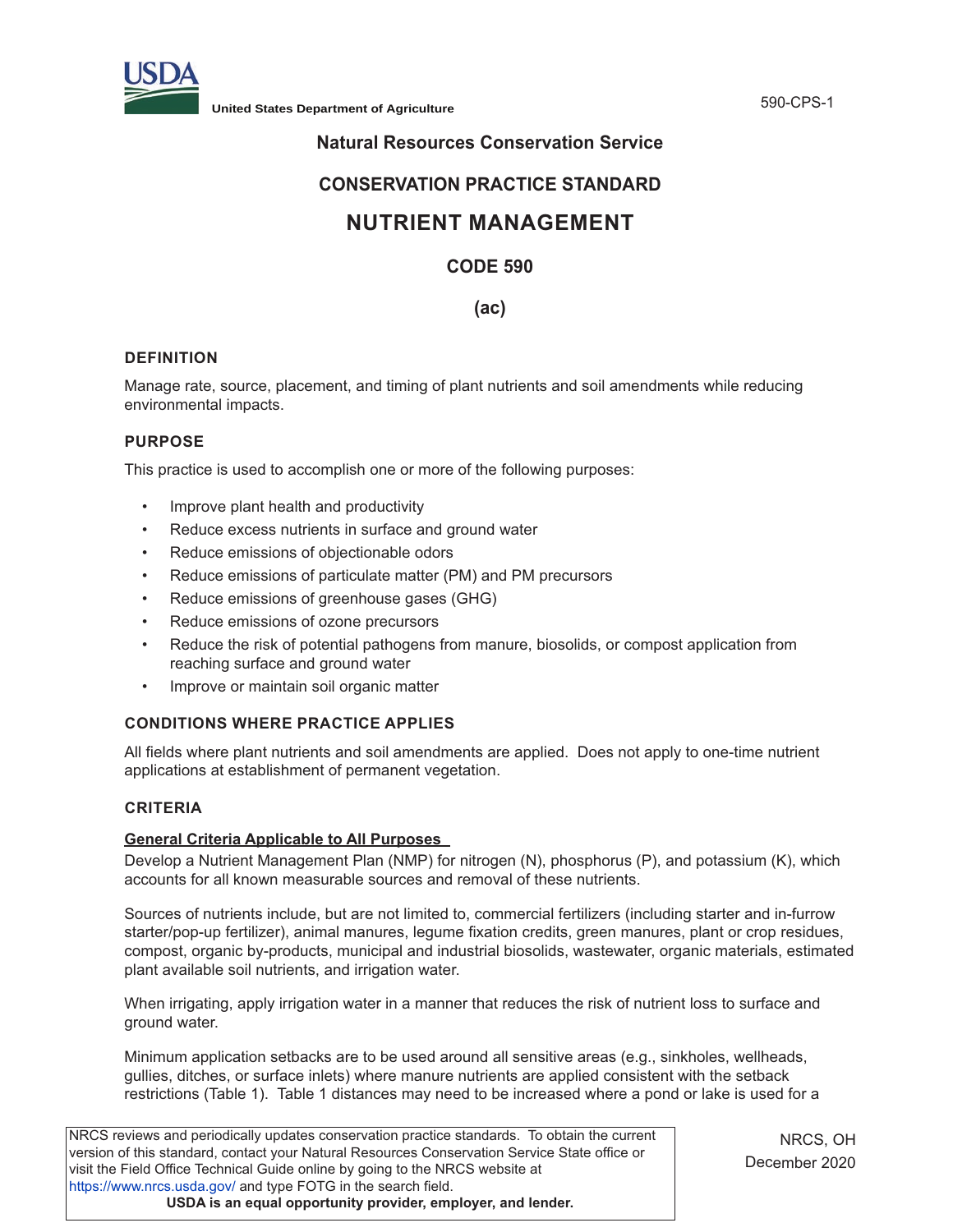potable water supply or recreation area, or a stream impaired by excess nutrients, etc. Setback distances from water and drainageways etc. is measured from the top of the edge of the bank at field level.

Prior to the application of any fertilizer and/or manure, repair all broken Subsurface (tile) Drains (606) that are resulting in blow holes.

#### **Soil and tissue testing and analysis**

NMP should be based on the most recent current soil test results in accordance with the Tri-State Fertilizer Recommendations for Corn, Soybeans, Wheat, and Alfalfa (Bulletin 974). Current soil tests are those that are no older than 3-4 years depending on the crop rotation and or intensity of the sampling. Shorter intervals may be appropriate if nutrient applications and crop yields are sufficiently variable to make nutrient status levels difficult to predict. When developing a new NMP use soil tests no older than 2 years. For crops not included in the Tri-State Fertilizer Recommendations, use sampling procedures recognized by the land grant university (LGU) for that crop. Use tissue testing, when applicable, for monitoring or adjusting the NMP in accordance with the Tri-State Fertilizer Recommendations, or industry practice when recognized by the LGU.

Collect, prepare, store, and ship all soil and tissue samples following the Tri-State Fertilizer Recommendations guidance or industry practice. The test analyses must include pertinent information for monitoring or amending the annual nutrient plan. Follow the Tri-State Fertilizer Recommendations guidelines regarding required analyses and test interpretations.

Soil samples for soil tests should represent 25 acres or less. For precision nutrient management plans, one soil sample should represent no more than 6 acres for grid sampling and no more than 12 acres for a zone management system. When a zone precision NMP is being developed, soil fertility, soil types, cropping history, and crop management practices should be taken into consideration when delineating the zones.

Tri-State Fertilizer Recommendations are calibrated to an 8-inch sample collection depth. If a different sample depth is used it should be noted in the plan and recommendations adjusted based on sample depth. Consistency in sample depth is essential to compare test results over time. A separate 4-inch-deep soil sample should be collected in continuous no-till or permanent pastures situations to determine lime need for pH management.

Maintain soil pH within ranges which enhance the adequate level for plant or crop nutrient availability and utilization. Refer to the Ohio Agronomy Guide and/or the Tri-State Fertilizer Recommendations for crop/soil specific details on soil pH and lime recommendations.

For soil test analyses, use laboratories successfully meeting the requirements and performance standards of the North American Proficiency Testing Program under the auspices of the Soil Science Society of America and NRCS.

#### **Manure, organic by-product, and biosolids testing and analysis**

Collect, prepare, store, and ship all manure, organic by-products, and biosolids following LGU guidance or industry practice when recognized by the LGU. Planned applications should be based on a 3- or 4-year rolling average discarding any outliers. In the absence of such guidance, test at least annually, or more frequently if operational changes occur impacting manure nutrient concentrations (e.g., feed management, animal type, manure handling strategy, storm water diversion etc.).Manure may be tested less frequently if no operational changes occur and operations can document a stable level of nutrient concentrations for the preceding 3 consecutive years unless Federal, State, or local regulations require more frequent testing. Follow LGU guidelines regarding required analyses and test interpretations. Analyze, as a minimum, total N, ammonium N, total P or  $P_2O_5$ , total K or K<sub>2</sub>O, and percent solids.

When planning for new or modified livestock operations, and manure tests are not available yet, use the output and analyses from similar operations in the geographical area if they accurately estimate nutrient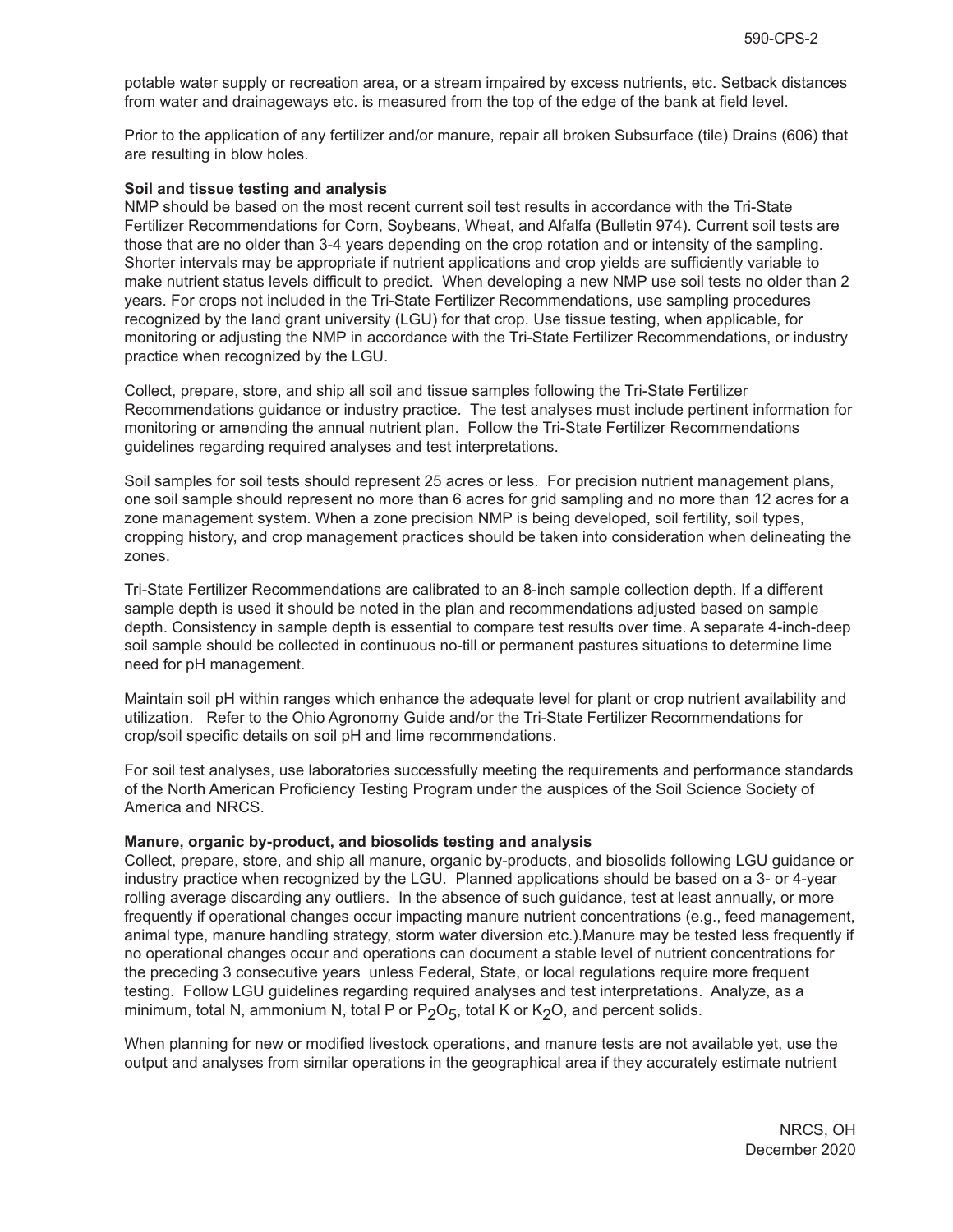output from the proposed operation or use "book values" recognized by the NRCS (e.g., NRCS Agricultural Waste Management Field Handbook) and the LGU until actual test can be taken.

For manure analyses, use laboratories successfully meeting the requirements and performance standards of the Manure Testing Laboratory Certification program under the auspices of the Minnesota Department of Agriculture or other NRCS-approved program that considers laboratory performance and proficiency to assure accurate manure test results.

For nutrient management plans developed as a component of a comprehensive nutrient management plan for an animal feeding operation (AFO) follow policy in NRCS directive General Manual (GM) 190, Part 405, "Comprehensive Nutrient Management Plans." These plans must include documentation of the volumes and nutrient content of all nutrient imports, exports, and on-farm transfers. Nutrient application beyond agronomic need for P should be viewed as a short-term solution and other alternatives such as reducing nutrients in the manure and/or developing manure marketing strategies should be strongly considered.

#### **Nutrient loss risk assessments**

Use current NRCS-approved nitrogen, phosphorus, and soil erosion risk assessment tools to assess the site-specific risk of nutrient and soil loss. See "Assessing Nutrient Loss Risk in Ohio" (Nutrient Management Technical Note, Assessing Nutrient Loss Risk in Ohio) for the detailed procedure of the approved nitrogen and phosphorus risk assessment.

Complete an NRCS-approved nutrient risk assessment for N and P on all fields where nutrient management is planned.

For fields receiving commercial fertilizer and/or manure, where P risk assessment results equate to-

- LOW risk.—Commercial fertilizer and/or manure can be applied at rates to supply P at the P recommendation rate. Applications can account for multiple years in the crop rotation in one application. When such applications are made no additional P may be applied until the crops in rotation have utilized the applied P and the application cannot be greater than crop requirement for N for the succeeding crop. In addition to the rate criteria above, the placement, timing and erosion control criteria documented in Ohio Nutrient Management Tech Note ("Assessing Nutrient Loss Risk in Ohio") must be met.
- MODERATE risk.—Commercial P fertilizer cannot be applied. Manure can be applied at rates not to exceed crop P removal for the planned crops in rotation. Applications can account for multiple years in the crop rotation in one application. When such applications are made no additional P may be applied until the crops in rotation have utilized the applied P and the application cannot be greater than crop requirement for N for the succeeding crop. When applications of manure are made at the moderate risk an adapted P management system that draws down STP over time is required. In addition to the rate criteria above, the placement, timing and erosion control criteria documented in Ohio Nutrient Management Tech Note ("Assessing Nutrient Loss Risk in Ohio") must be met.
- HIGH risk.—Commercial P fertilizer and/or manure cannot be applied except for applications of manure at rates less than or equal to 50% crop removal. These manure applications are to facilitate change within the manure collection, storage, handling and land application systems and are documented in the current conservation plan. Additional small applications of dilute wastewater or other liquid manure effluent with low P may be applied through irrigation at low annual rates; no greater than the lesser of 50% crop removal or 35 lb/ac  $P_2O_5$ . When applications of dilute wastewater or other liquid manure are made at the high risk an adapted P management system that draws down STP over time is required. In addition to the rate criteria above, the placement, timing and erosion control criteria documented in Ohio Nutrient Management Tech Note ("Assessing Nutrient Loss Risk in Ohio") must be met.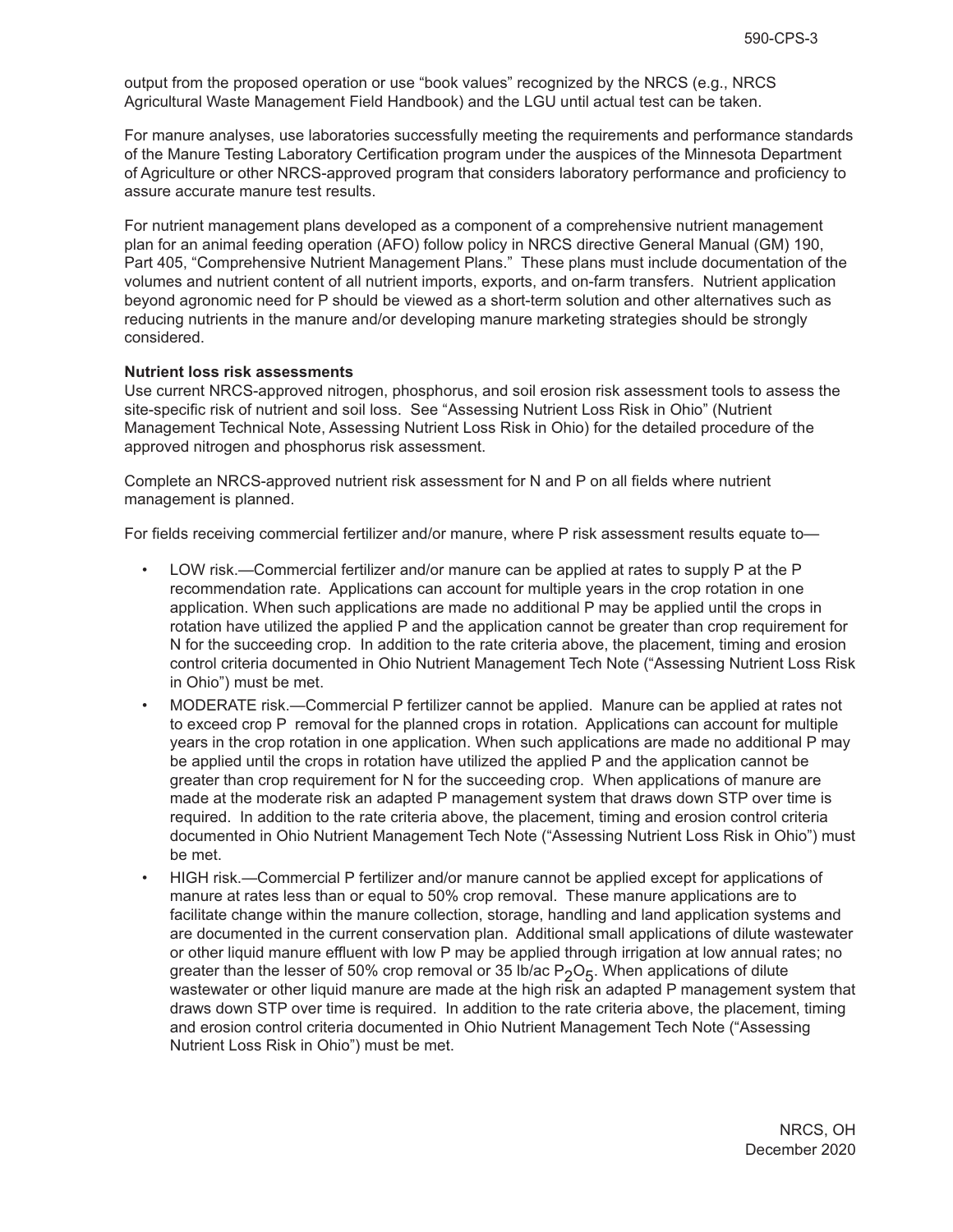• VERY HIGH risk.— Commercial fertilizer and/or manure cannot be applied. Small applications of dilute wastewater or other liquid manure effluent with low P may be applied through irrigation at low annual rates; no greater than the lesser of 50% crop removal or 35 lb/ac  $P_2O_5$ . When applications of dilute wastewater or other liquid manure are made at the very high risk an adapted P management system that draws down STP over time is required. In addition to the rate criteria above, the placement, timing and erosion control criteria documented in Ohio Nutrient Management Tech Note ("Assessing Nutrient Loss Risk in Ohio") must be met.

#### **The 4Rs of nutrient stewardship**

Manage nutrients based on the 4Rs of nutrient stewardship—apply the right nutrient source at the right rate at the right time in the right place—to improve nutrient use efficiency by the crop and to reduce nutrient losses to surface and groundwater and to the atmosphere.

## **Nutrient source**

Choose nutrient sources compatible with application timing, tillage and planting system, soil properties, crop, crop rotation, soil organic content, and local climate to minimize risk to the environment.

Determine nutrient values of all nutrient sources (e.g. commercial fertilizers, manure, organic by-products, biosolids) prior to land application. Recognize that the solubility of nutrients can differ significantly depending on source. Generally commercial fertilizers are manufactured to be soluble and available for plant uptake. Manures are a mix of inorganic P that is readily available and organic P that is slower to release. The concentration and solubility of P in manures vary by species, manure storage and treatment. Planned applications of different sources should reflect an understanding of the different properties of the planned nutrient source.

Apply manure or organic by-products on legumes at rates no greater than the LGU estimated N removal rates in harvested plant biomass, not to exceed P risk assessment limitations.

For any single application of nutrients applied as liquid (e.g., liquid manure, nutrients in irrigation water, fertigation)—

- Do not exceed the soil's infiltration rate or water holding capacity.
- Apply so that nutrients move no deeper than the current crop rooting depth.
- Avoid runoff or loss to subsurface tile drains.

Application rates applied as liquid (e.g., liquid manure, nutrients in irrigation water, fertigation) of a single application are to be adjusted not to exceed the field capacity of the soil to avoid nitrogen and/or phosphorus loss. At the time of liquid manure application, use the Practical Soil Moisture Interpretations procedure (Table 2) to determine if the planned application rate is in excess of the Available Water Capacity (AWC), if so, reduce application rate to the AWC limitation.

Determine nutrient contribution of cover crops, previous crop residues, and soil organic matter and adjust application rates based on regional best practices recognized by LGU's.

For enhanced efficiency fertilizer (EEF) products, use products defined by the Association of American Plant Food Control Officials as EEF and recommended for use by the State LGU.

For operations following USDA's National Organic Program, apply and manage nutrient sources according to program regulations.

In areas where salinity is a concern, select nutrient sources that limit the buildup of soil salts. When manures are applied, and soil salinity is a concern, monitor salt concentrations to prevent potential plant or crop damage and reduced soil quality.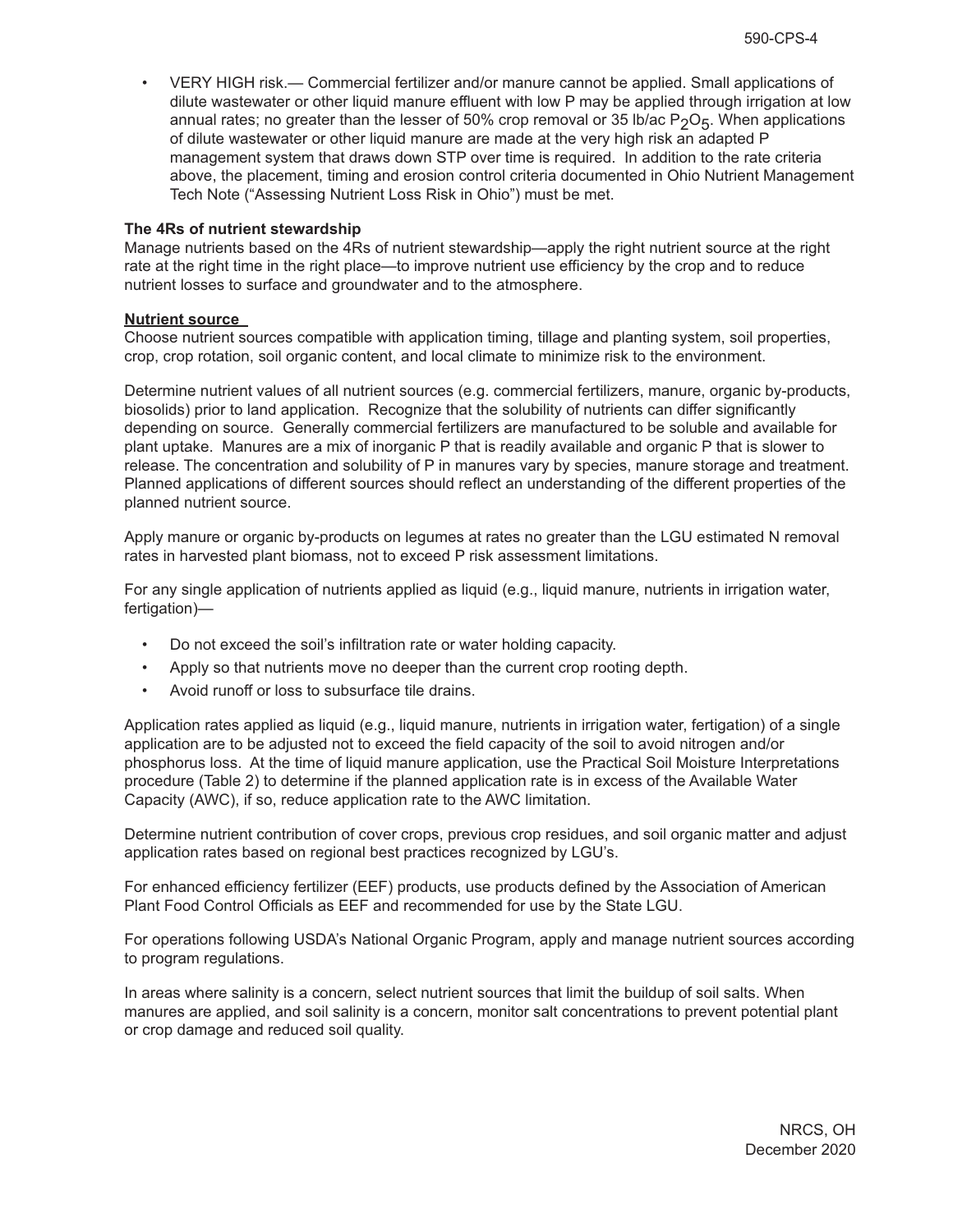## **Nutrient rate**

Plan nutrient application rates for N, P, and K using LGU recommendations or industry practices when recognized by the LGU. The current Tri-State Fertility Recommendations is to be used for corn, soybean, wheat and alfalfa; other LGU publications are to be used for crops not included in the Tri-State Fertility Recommendations publication. For new crops or varieties where LGU guidance is unavailable, industrydemonstrated yield and nutrient uptake information may be used. Lower-than-recommended nutrient application rates are permissible if the client's objectives are met.

Estimate realistic yield potentials or realistic yield goals using LGU procedures or based on historical yield or growth data, soil productivity information, climatic conditions, nutrient test results, level of management, and/or local research results considering comparable management and production conditions.

At a minimum, determine the rate based on crop/cropping sequence, current soil test results, realistic yield goals and NRCS- approved nutrient risk assessments. Where applicable, use realistic yield goals. When applying nutrients, the phosphorus and/or potassium application rate can account for multiple years in the crop rotation in one application. When such applications are made, the rate must not exceed:

- The acceptable phosphorus risk assessment criteria.
- The single application limitation for the planned time of year as listed in the "Determining the most Limiting Manure Application Rate" (Table 3).
- And no additional phosphorus and/or potassium may be applied until the crops in rotation have utilized the applied nutrients. The exception is if the soil test values falls within the buildup range of the Tri-State Fertilizer Recommendations.
- Applications of phosphate (P<sub>2</sub>O<sub>5</sub>), and potash (K<sub>2</sub>O) via fertilizer, manure, or other organic byproducts can be made for multiple years of the rotation as long as:
	- no more than 500 Lbs/ac of potash ( $K<sub>2</sub>O$ ) are applied in any one year
	- no more than 250 Lbs/ac of  $(P_2O_5)$  are applied in any one year
	- NOTE: In cases where liquid manure exceeds 75 Lbs  $P_2O_5$  per 1000 gallons or solid manure exceeds 100 Lbs  $P_2O_5$  per ton the  $P_2O_5$  rates can be increased up to a maximum of 500 Lbs  $P_2O_5$  /acre as long as nitrogen rates for the next crop are not exceeded nor the annual limit for  $K<sub>2</sub>O$  of 500 Lbs/acre. This increase in the application rate restrictions should only be used when application equipment can not apply at lower rates and the application field has a low or moderate P loss potential.

# **Nutrient application timing and placement**

Consider the nutrient source, management and production system limitations, soil properties, weather conditions, drainage system, soil biology, and nutrient risk assessment to develop optimal timing of nutrients. For N, time the application as closely as practical with plant and crop uptake. For P, time planned surface application when runoff potential is low. Time the application of all nutrients to minimize potential for soil compaction.

For crop rotations or multiple crops grown in one year, do not apply additional P if it was already added in an amount sufficient to supply all crop nutrient needs.

To avoid salt damage, follow LGU recommendations for the timing, placement, and rate of applied N and K in starter fertilizer or follow industry practice recognized by the LGU.

Do not surface apply nutrients when there is a risk of runoff, including when—

- Soils are frozen.
- Soils are snow-covered.
- The top 2 inches of soil are saturated.
- When there is a greater than 50% chance of rainfall of more than 0.5" within 24 hours of the application of manure.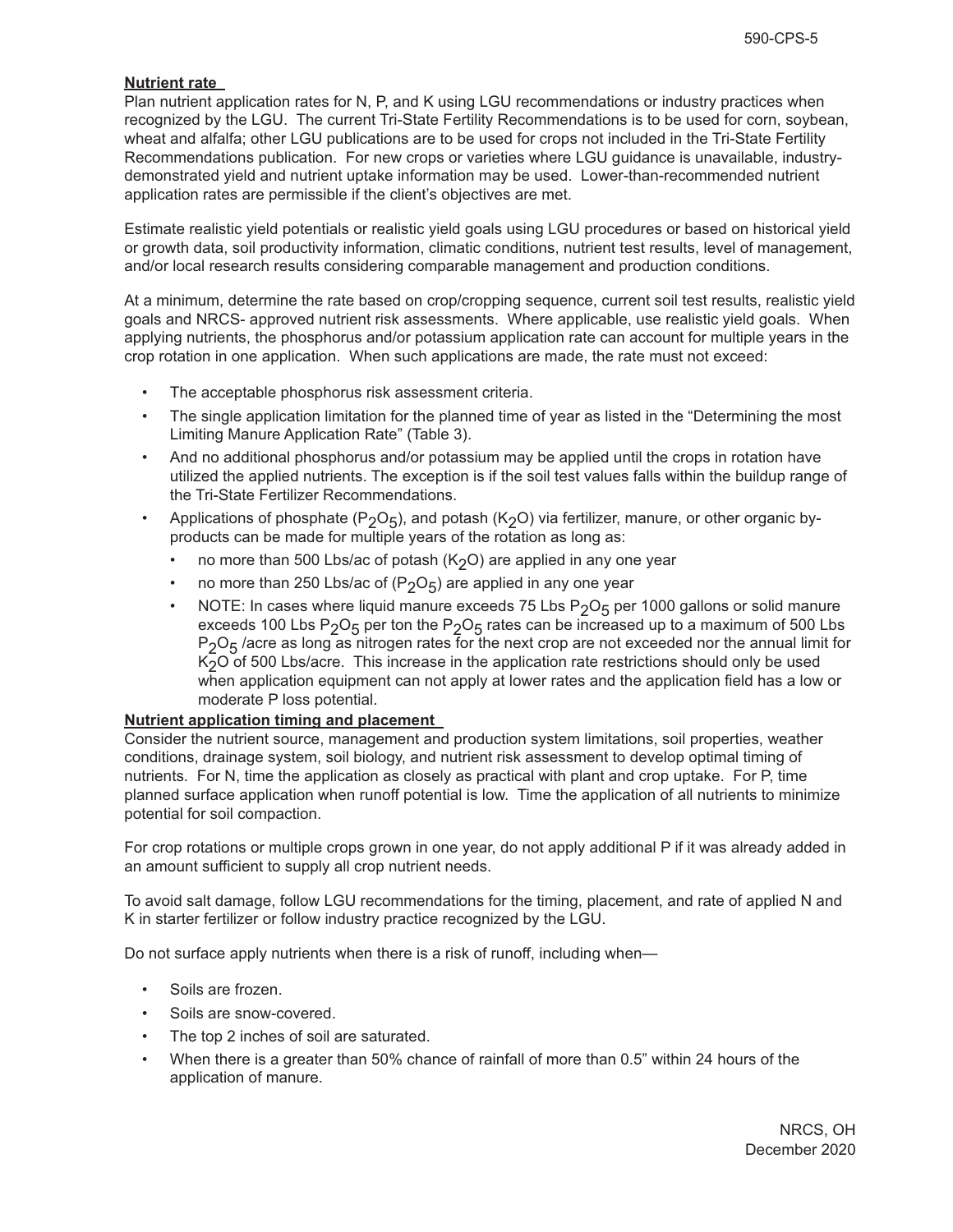• When there is a greater than 50% chance of rainfall of more than 1" within 12 hours of the application of commercial fertilizer

Emergency liquid manure surface applications can be applied to frozen and/or snow covered. Soil is considered frozen, for criteria above, if manure cannot be injected or immediately incorporated. Surface application on frozen and snow-covered soil is not acceptable. Solid manure can be stockpiled using the Ohio NRCS Short Term Storage of Animal Waste (Code 318). An emergency exists as a temporary situation due to unforeseen causes and after all other options have been exhausted. In this situation only limited quantities of liquid manure shall be applied to address manure storage limitations until non frozen soils are available for manure application. All applications of liquid manure to frozen and snow-covered soils must be documented in the producers records and must be applied in accordance to ALL the following criteria:

- The rate of application shall not exceed the lesser of 5,000 gallons/acre or P removal for the next crop.
- Applications are to be made on land with at least 90% surface residue cover (cover crop, good quality hay or pasture field, all corn grain residue remaining after harvest, all wheat residue cover remaining after harvest).
- Manure shall not be applied on more than 20 contiguous acres. Contiguous areas for application are to be separated by a break of at least 200 feet.
- Apply manure to areas of the field with the lowest risk of nutrient transport such as areas furthest from streams, ditches, waterways, with the least amount of slope.
- Application setback distance must be a minimum of 200 feet from grassed waterways, surface drainage ditches, streams, surface inlets, water bodies and 300 feet minimum from all wells springs and public surface drinking water intakes. This distance may need to be further increased due to local conditions.
- For fields exceeding 6% slope manure shall be applied in alternating strips 60 to 200 feet wide generally on the contour, or in the case of contour strips on the alternating strips.

Fertilizers and/or manures that are applied to soils that are listed as frequently flooded must be incorporated or applied with subsurface placement if the applications are made during the listed periods. Frequently flooded soils are defined by the National Cooperative Soil Survey (or in the Flooding Frequency Soil List posted in Section II FOTG).

Liquid manure applications on fields that are subsurface (tile) drained require additional precautions. When applied to fields with subsurface drains, the liquid can follow soil macropores directly to the tile drains creating a surface water pollution hazard from direct tile discharge. A field is considered subsurface drained if 1/3 or more of the field is subsurface drained; however, even a field with one subsurface drainage line may present a risk of manure/wastewater movement to subsurface drains and cause a direct discharge. Research has shown that the higher the solids content of liquid manures, the less likely it is to move to subsurface drainage systems. An inspection of all tile outlets shall be made before, during and after all liquid manure applications. If manure is detected in any outlet, the outlet shall be plugged, and the application must be stopped.

The precautions listed below must be taken for all liquid manure applications made to subsurface (tile) drained fields to reduce the risk of nutrient loss. These criteria listed below may be waived if the producer can verify there is no prior history of manure discharge via subsurface drains. However, if there is a discharge the producer is liable for damages.

- Do not apply application rates (volume) that would exceed the lesser of the AWC (Table 2) in the upper 8 inches or ½ in per acre (13,500 gallons/acre) per application.
- Surface apply the liquid manure uniformly onto a growing crop or cover crop. If the field is not established in a growing crop or cover crop implement the following: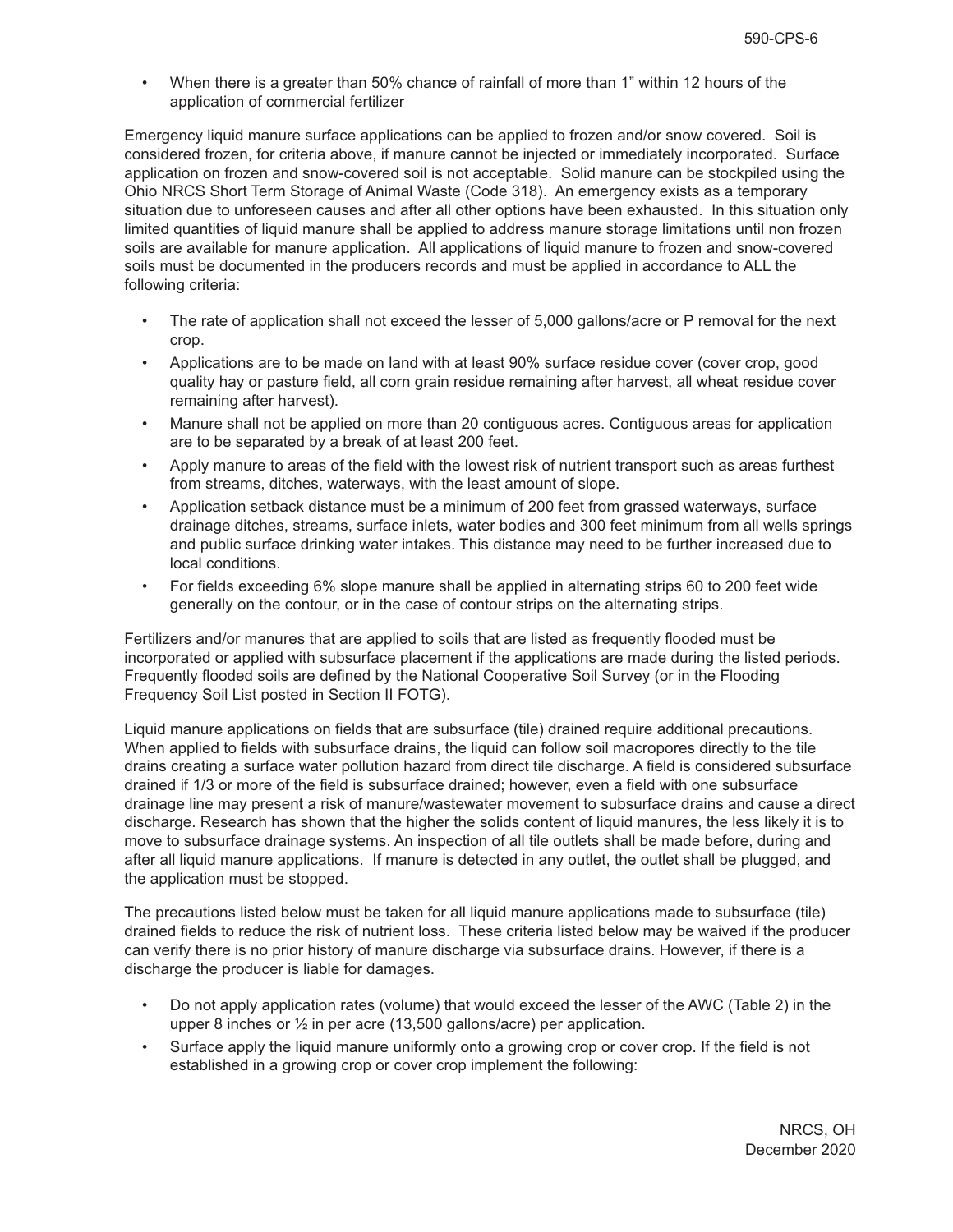- Use a full width tillage tool prior to manure application that can disrupt/close (using horizontal fracturing) the preferential flow paths (worm holes, cracks, root channels) in the soil, or till the surface of the soil 3-5 inches deep to a condition that will absorb the liquid manure. This is especially important if shallow tile are present (< 2 feet deep). Any pre-application tillage should leave as much residue as possible on the soil surface. The adsorption of liquid manure by the soil in the root zone will minimize nitrogen loss and the manure/nutrient runoff potential.
- For perennial crops (hay or pasture), or continuous no till fields where tillage is not an option, all tile outlets from the application area are to be plugged prior to the application.
- If injection is used, inject only deep enough to cover the manure with soil. Till the soil at least 3 inches below the depth of injection prior to application, or all tile outlets from the application area are to be plugged prior to application.
- Apply at very low rates 0.2 or less inches per acre (5,500 gallons/acre) to reduce liquid manure movement to tiles.

Fields or areas of fields that have systematic "surface drainage" systems (e.g. shallow surface drains spaced 100 – 200 feet apart – NRCS Practice Code 607) require additional precautions. Manure can only be applied in these surface drains with minimal risk of surface runoff if special precautions listed below are taken. THIS DOES NOT APPLY TO THE COLLECTOR SURFACE DRAINS (mains) OR DRAINS BORDERING THE FIELDS.

- Limit LIQUID manure application rates to  $\frac{1}{2}$  in per acre (13,500 gallons/acre) or less per application.
- Surface apply the liquid manure uniformly onto a growing crop or cover crop.
	- If the field is not established in a growing crop or cover crop, till the surface at least 3 to 5 inches deep prior to liquid manure surface application. For SOLID manure incorporate within 24 hours. This can be done with full-width tillage implements with soil disturbance to a depth of 3-5 inches.
	- For fields that have no subsurface (tile) drainage, the liquid manure can be injected directly with no prior tillage.

Organic nutrients should not be applied to cropland over 15% slope or to pastures/hayland over 20% slope unless one of the following precautions is taken:

- Surface apply the liquid manure uniformly onto a growing crop or cover crop.
- If there is not a growing crop or cover crop, immediate incorporate, band, or inject the manure on the contour, UNLESS the field has 80% ground cover (residue and/or canopy).
- Applications are timed during periods of lower runoff and/or rainfall (Late May to Mid- October).
- Apply low rates through split applications (separated by rainfall events). Apply no more than 10 wet tons/acre for solid manure/wastes; or 5000 gallons/acre for liquid manure/wastes.
- The field is established in contour strips and utilizing a no-till cropping system.

# **Additional Criteria to Minimize Agricultural Nonpoint Source Pollution of Surface and Groundwater**

Apply conservation practices to avoid nutrient loss and control and trap nutrients before they can leave the field(s) by surface, leaching, or subsurface drainage (e.g., tile, karst) when there is a significant risk of transport of nutrients.

Conservation practices must be coordinated to avoid, control, and/or trap manure and nutrients from leaving the field by surface or subsurface drainage (e.g., tile). The number of applications and the application rates must also be considered to limit the transport of nutrients to tile. Erosion, runoff, and water management controls are to be installed, as needed, on fields where nutrients are applied. Sheet and rill erosion shall be managed within the tolerable soil loss for the field (using current NRCS Sheet and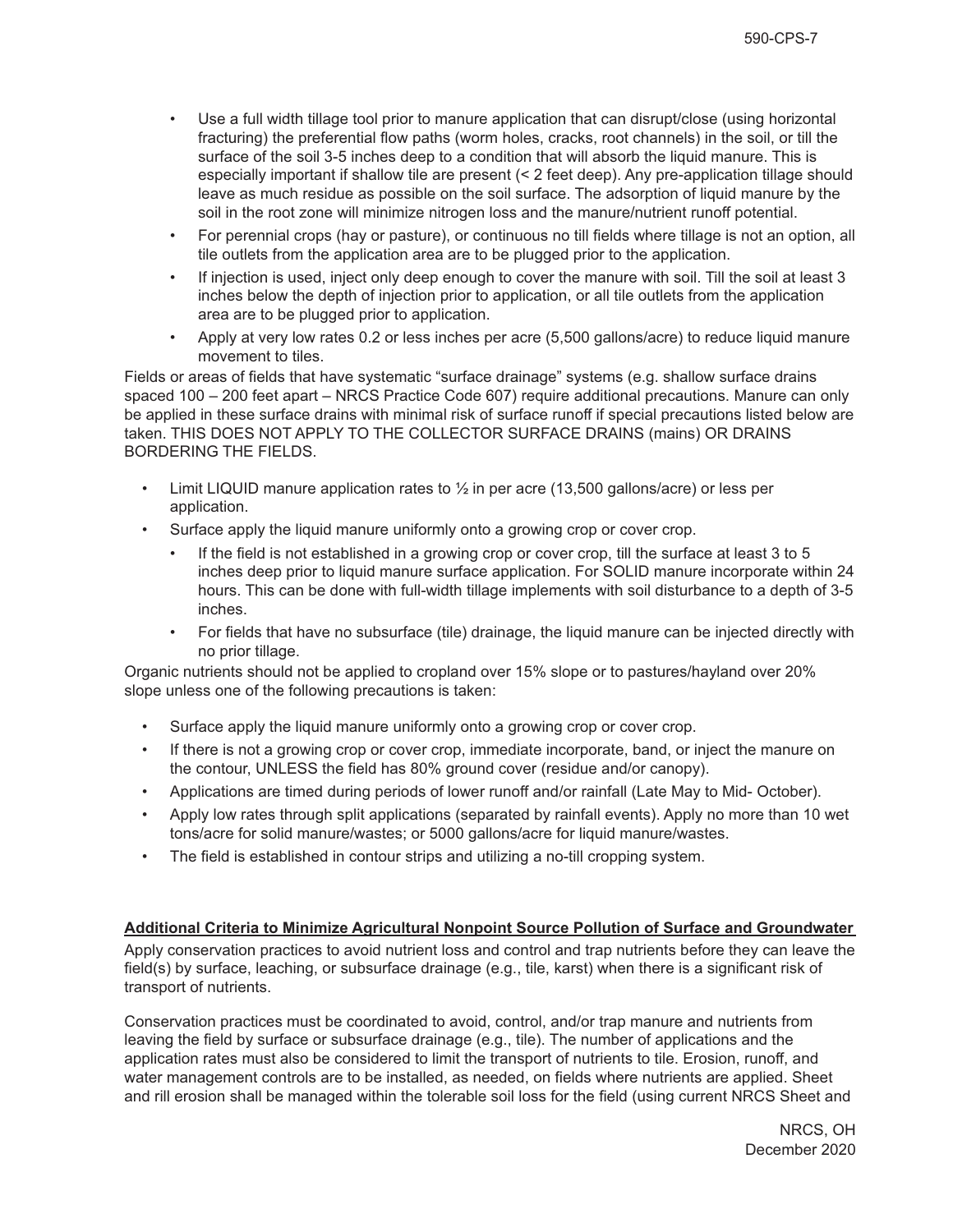Rill Erosion Prediction Technology found in Section I, FOTG, Ohio NRCS) and ephemeral and gully erosion shall meet minimum quality criteria stated in Section III, FOTG, Ohio – NRCS.

#### **Additional Criteria to Reduce the Risk of Potential Pathogens From Manure, Biosolids, or Compost Application From Reaching Surface and Groundwater**

When applicable, follow proper biosecurity measures as provided in NRCS directives GM-130, Part 403, Subpart H, "Biosecurity Preparedness and Response."

Follow all applicable Federal, Tribal, State, and local laws and policies concerning the application of manure, biosolids, or compost in the production of fresh, edible crops.

Apply manure, biosolids, or compost with minimal soil disturbance or by injection into the soil unless it is being applied to an actively growing crop, a minimum of 30 percent residue exists, or there is a living cover that has a fibrous root system with 75 percent or more cover. Do not surface apply manure, biosolids and or compost if a storm event is forecasted with a greater than 50% chance of rainfall of more than 0.5" within 24 hours of application.

#### **Additional Criteria to Reduce Emissions of Objectionable Odors, PM and PM Precursors, and GHG and Ozone Precursors**

 To address air quality concerns caused by odor, N, sulfur, and particulate emissions; adjust the source, timing, amount, and placement of nutrients to reduce the negative impact of these emissions on the environment and human health. One or more of the following may be used:

- Slow or controlled release fertilizers.
- Nitrification/urease inhibitors.
- Incorporation or injection.
- Residue and tillage management.
- Other technologies that minimize the impact of these emissions.

Do not surface apply solid nutrient sources, including commercial fertilizers, manure, or organic byproducts of similar dryness/density when there is a high probability that wind will blow the material and emissions offsite. Do not surface apply liquid nutrient sources when there is a high probability that wind will blow the liquid droplets applied from sprinklers or other applicable methods offsite.

Reduce the potential for volatilization by applying sources subject to volatilization during cooler, higher humidity conditions or by placement that minimizes vulnerability to volatilization.

#### **Additional Criteria to Improve or Maintain Organic Matter**

Design the plant or crop management systems so the soil conditioning index (SCI) organic matter subfactor is positive. Plan additional conservation practices such as Residue and Tillage Management No-Till and/or Reduced Tillage (329 and/or 345), Conservation Crop Rotation (328) and Cover Crops (340) as needed to meet this soil conditioning index (SCI) requirement.

Apply manure, compost, or other organic nutrient sources at a rate and with minimal disturbance that will improve soil organic matter without exceeding acceptable risk of N or P loss.

For low residue plant or cropping systems, apply adequate nutrients to optimize plant or crop residue production to maintain or increase soil organic matter.

# **CONSIDERATIONS**

#### **General Considerations**

Development of nutrient management plans by conservation management unit (CMU). A CMU is a field, group of fields, or other land units with similar treatment needs and planned management to simplify planning activities and facilitate development of conservation management systems.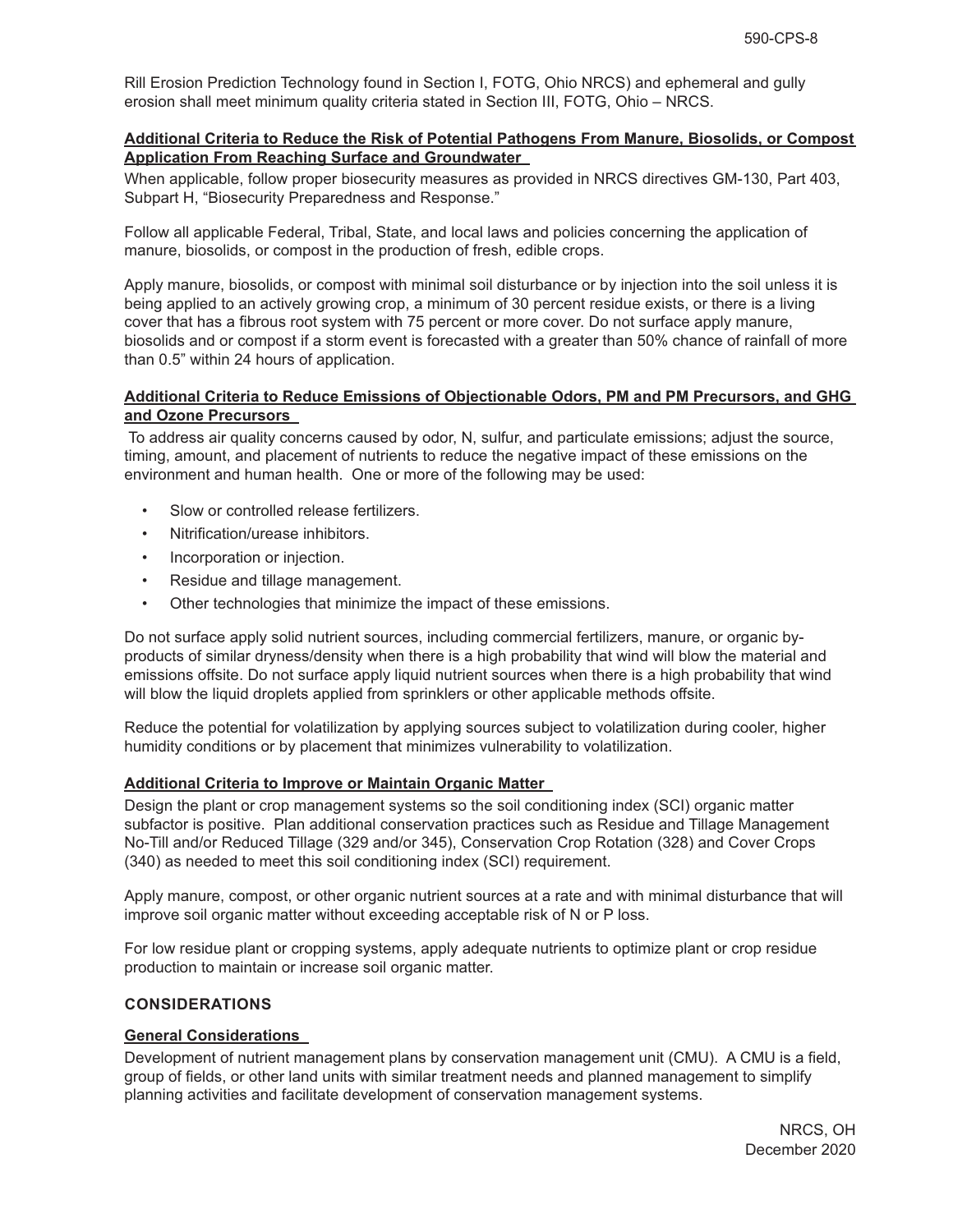Develop site-specific yield maps using a yield monitoring system, multispectral imagery or other methodsto delineate low- and high-yield areas, or zones, and make the necessary management changes. Use variable rate nutrient application based on site-specific factor variability. See NRCS directive Agronomy Technical Note (TN) 190, AGR.3, "Precision Nutrient Management Planning."

Use the adaptive nutrient management learning process to improve nutrient use efficiency on farms as outlined in NRCS' national nutrient policy in GM-190, Part 402, "Nutrient Management." Consider using an adaptive approach to adjust nutrient rate, timing, form, and placement as soil biologic functions and soil organic matter changes over time. See NRCS directive Agronomy Technical Note (TN) 190, AGR.7, "Adaptive Nutrient Management Process."

When developing new nutrient management plans, consider using soil test information no older than 1 year rather than 2 years.

Develop a whole farm nutrient budget (nutrient mass balance), including all imported and exported nutrients. Imports may include feed, fertilizer, animals and bedding, while exports may include crop removal, animal products, animal sales, manure, and compost.

Provide a nutrient analysis of all nutrient sources exported (manure or other materials).

Modify animal feed diets to reduce the nutrient content of manure following guidance contained in Conservation Practice Standard (CPS) Feed Management (Code 592).

Use Prescribed Grazing (Code 528) to enhance nutrient cycling and improve soil nutrient cycling functions.

Do not apply manure in situations where an excess (greater than soil test K recommendation) causes nutrient imbalances in crops or forages.

Implementing a soil health management system that reduces tillage or other soil disturbance, includes a diverse rotation of crops and cover crops, keeps roots growing throughout the year, and keeps the soils covered to reduce nutrient losses, and improves—

- Nutrient use efficiency, rooting depth, and availability of nutrients.
- Soil organic matter levels.
- Availability of nutrients from organic sources.
- Aggregate stability and soil structure.
- Infiltration, drainage, and aeration of the soil profile.
- Soil biological activity.
- Water use efficiency and available moisture.

Use legume crops and cover crops to provide N through biological fixation. Cover crops with a carbon to nitrogen ratio below 20:1 can release a large amount of soluble N after being plowed or tilled into the soil when an actively growing crop is not present to take up nutrients, leading to increased risks of nitrate movement and nitrous oxide emissions. The nitrous oxide emissions often occur in high soil moisture conditions, such as when a legume cover crop is plowed down in fall or early spring. To avoid these losses, use grass-legume or grass-legume-forbs mixtures with a more balanced carbon to nitrogen ratio.

Use winter hardy grass cover crops to take up excess N after warm season cash crop to recycle nutrients, improve soil health and reduce soil erosion.

Use conservation practices that slow runoff, reduce erosion, and increase infiltration (e.g., filter strip, contour farming, or contour buffer strips).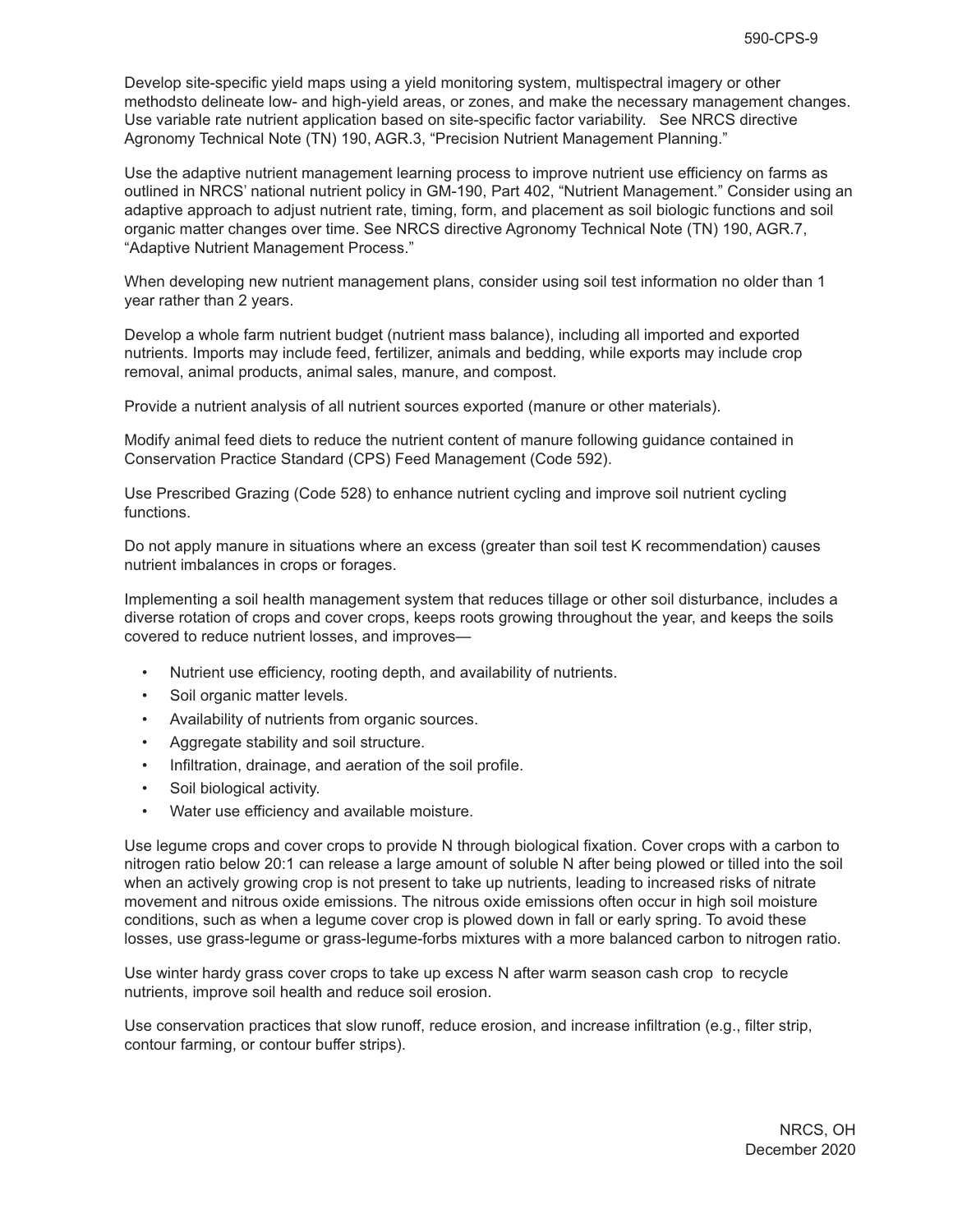Use Denitrifying Bioreactor (code 605) and Drainage Water Management (code 554) to mitigate nutrient loss pathways, as applicable.

The use of nutrient loss risk tools based on The Ohio State University On-Field Ohio or Nutrient Tracking Tool (NTT) can be used to refine nutrient management alternatives for the application methods, timing, transport, and other conservation treatment to reduce loss risk.

Nutrients must be applied with the right placement, in the right amount, at the right time, and from the right source to minimize nutrient losses to surface and groundwater. The following nutrient use efficiency strategies or technologies must be considered:

- Slow and controlled release fertilizers.
- Nitrification and urease inhibitors.
- Incorporation or injection.
- Timing and number of applications.
- Coordinate nutrient applications with optimum crop nutrient uptake.
- Pre-Sidedress Nitrate Test (PSNT), and Pre-Plant Soil Nitrate Test (PPSN) ) and other residual N testing that can be used to predict nitrogen availability in the soil (if applicable).
- Tissue testing, chlorophyll meters, and spectral analysis technologies that measure crop uptake.
- Other Ohio State University recommended technologies that improve nutrient use efficiency and minimize.

Excessive levels of some nutrients can cause induced deficiencies of other nutrients, (e.g., high soil test P levels can result in zinc deficiency in corn). Elevated soil test P levels may lead to reduced mycorrhizal fungal associations and immobilize some micronutrients, such as iron, zinc, and copper.

Use soil tests, plant tissue analyses, and field observations to check for secondary plant nutrient deficiencies or toxicity that may impact plant growth or availability of the primary nutrients.

When a recycled product (e.g., compost) is to be used as a nutrient source on food crops or as food for humans or animals, make sure that pathogen levels have been reduced to acceptable levels (reference the Food and Drug Administration's Food Safety Modernization Act). www.fda.gov/FSMA When the recycled product has come from another farming operation, implement biosecurity measures and evaluate the risk of pathogen transfer that could cause plant or animal diseases.

Pathogens and other pathogenic organisms may be contained in manure and should be utilized in a manner that minimizes their exposure to animals and humans. Use manure treatment systems that reduce pathogen content from manure. It is preferable to apply manure on pastures and hayland soon after cutting or grazing before re- growth has occurred.

# **PLANS AND SPECIFICATIONS**

In the nutrient management plan, document—

- Aerial site photograph(s), imagery, topography, or site map(s).
- Soil survey map of the site.
- Soil information including: soil type, surface texture, drainage class, permeability, available water capacity, depth to water table, restrictive features, and flooding and ponding frequency.
- Location of designated sensitive areas and the associated nutrient application restrictions and setbacks.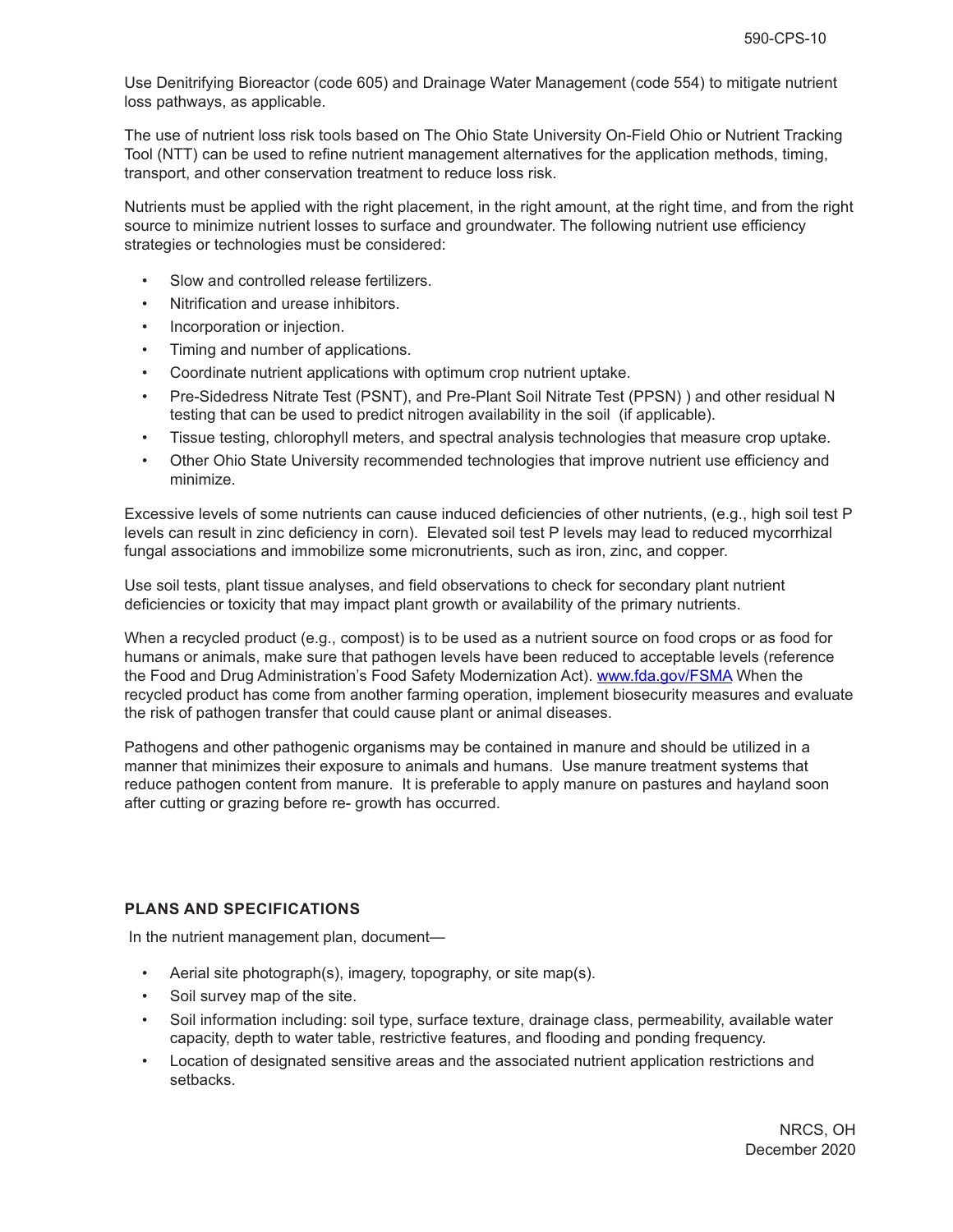- Location of nearby residences, or other locations where humans may be present on a regular basis, that may be impacted if odors or PM are transported to those locations.
- Results of approved risk assessment tools for N, P, and erosion losses.
- Documentation establishing the application site presents a low risk for P transport to local water if P is applied in excess of crop requirement.
- Current and planned plant production sequence or crop rotation.
- All available test results (e.g. soil, water, compost, manure, organic by-product, and plant tissue sample analyses) upon which the nutrient budget and management plan are based.
- When soil P levels are increasing above an agronomic level, include a discussion of the risk associated with P accumulation and a proposed P draw-down strategy.
- Realistic yield goals for the crops (where applicable for developing the nutrient management plan).
- Nutrient recommendations for N, P, and K for the entire plant production sequence or crop rotation.
- Listing, quantification, application method and timing for all nutrient sources (including all enhanced efficiency fertilizer products) that are planned for use and documentation of all nutrient imports, exports, and onsite transfers.
- Guidance for implementation, operation and maintenance, and recordkeeping.

For variable rate nutrient management plans, also include—

- Geo-referenced field boundary and data collected that was processed and analyzed as a GIS layer or layers to generate nutrient or soil amendment recommendations per management zone. Must include site-specific yield maps using soils data, current soil test results, and a yield monitoring system with GPS receiver to correlate field location with yield.
- Nutrient recommendation guidance and recommendation equations used to convert the GIS base data layer or layers to a nutrient source material recommendation GIS layer or layers.
- After implementation, provide application records per management zone or as applied map within individual field boundaries (or electronic records) documenting source, timing, method, and rate of all nutrient or soil amendment applications.

If increases in soil P levels are expected above an agronomic level (i.e., when N-based rates are used), document—

- Soil P levels at which it is desirable to convert to P-based planning.
- A long-term strategy and proposed implementation timeline for soil test P drawdown from the production and harvesting of crops.
- Management activities or techniques used to reduce the potential for P transport and loss.
- For AFOs, a quantification of manure produced in excess of crop nutrient requirements.

# **OPERATION AND MAINTENANCE**

 Review or revise plans periodically to determine if adjustments or modifications are needed. At a minimum, review and revise plans as needed with each soil test cycle, changes in manure management, volume or analysis, plants and crops, or plant and crop management.

Monitor fields receiving animal manures and biosolids for the accumulation of heavy metals and P in accordance with LGU guidance and State law.

For animal feeding operation, significant changes in animal numbers, management, and feed management will necessitate additional manure analyses to establish a revised average nutrient content.

Calibrate application equipment to ensure accurate distribution of material at planned rates. Under field operating conditions the acceptable error rate for accurate calibration is within +/- 10%. For products too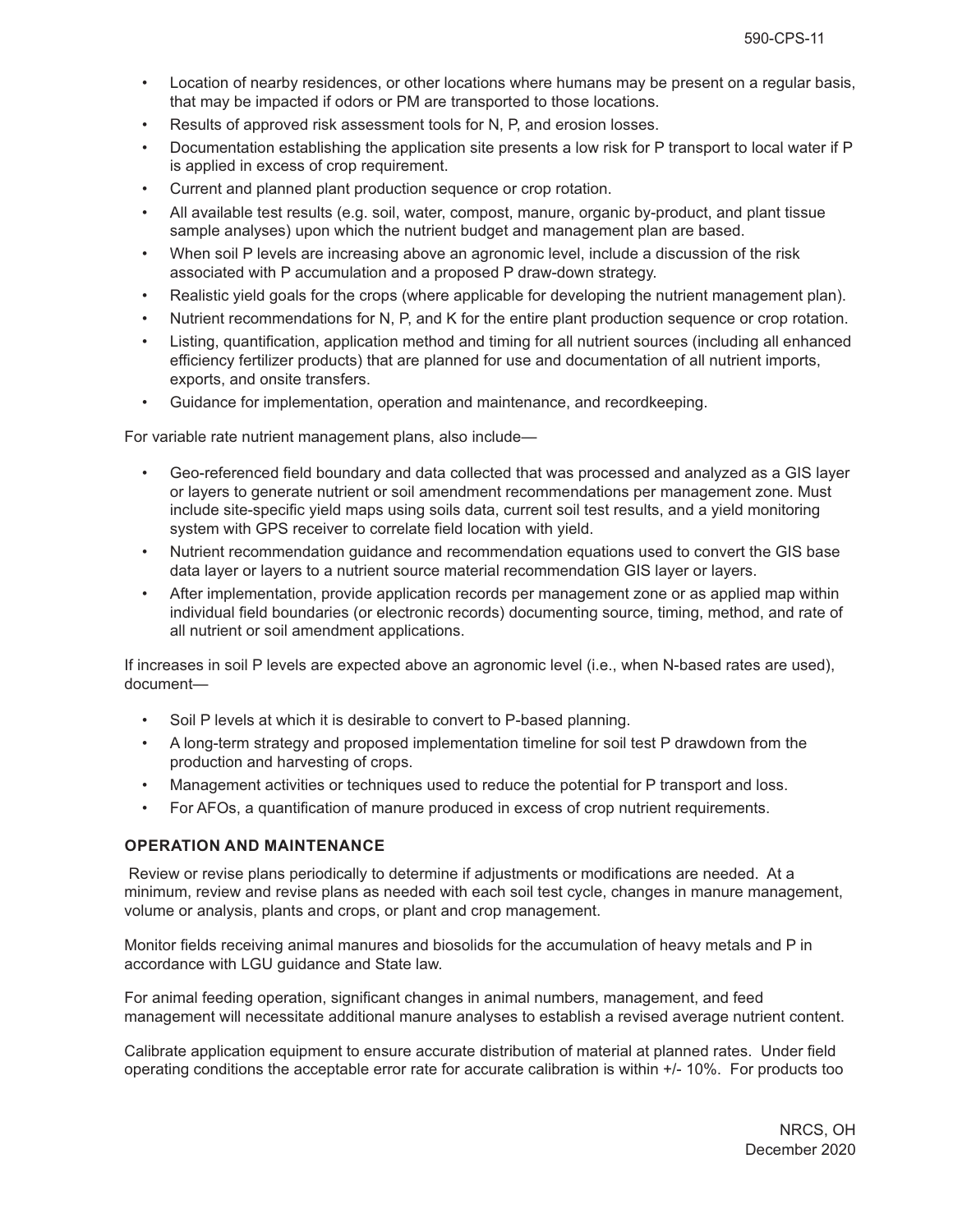dangerous to calibrate, follow LGU or equipment manufacturer guidance on proper equipment design, plumbing, and maintenance.

Document the nutrient application rate. When the applied rate differs from the planned rate, provide appropriate documentation to explain the difference.

Protect workers from and avoid unnecessary contact with nutrient sources. Take extra caution when handling anhydrous ammonia or when managing organic wastes stored in unventilated tanks, impoundments, or other enclosures.

Use material generated from cleaning nutrient application equipment in an environmentally safe manner. Collect, store, or field apply excess material in an appropriate manner.

Recycle or dispose of nutrient containers in compliance with State and local guidelines or regulations.

Maintain records for at least 5 years to document plan implementation and maintenance. Records must include—

- All test results (soil, water, compost, manure, organic by-product, and plant tissue sample analyses) upon which the nutrient management plan is based.
- Listing and quantification of all nutrient sources (including all enhanced efficiency fertilizer products) that are planned for use and documentation of all nutrient imports, exports and onsite transfers.
- Date(s), method(s), and location(s) of all nutrient applications.
- Weather conditions and soil moisture at the time of application, elapsed time from manure application to rainfall or irrigation event(s).
- Plants and crops planted, planting and harvest dates, yields, nutrient analyses of harvested biomass, and plant or crop residues removed.
- Dates of plan review, name of reviewer, and recommended adjustments resulting from the review.

For variable rate nutrient management plans, also include—

- Maps identifying the variable application location, source, timing, amount, and placement of all plant and crop nutrients applied.
- GPS-based yield maps for crops where yields can be digitally collected.

#### **REFERENCES**

 Association of American Plant Food Control Officials (AAPFCO). 2017. AAPFCO Official Publication no. 70. AAPFCO Inc., Little Rock, AR.

Colley, T, J. Fulton, D. Mann and K. Port (2018) Spinner-Disc Spreader Set Up and Calibration. FABE-561 https://ohioline.osu.edu/factsheet/fabe-561 [Accessed 23 June, 2020]

Colley, T, J. Fulton, D. Mann and K. Port (2018) Correcting Irregular Spread Patterns. FABE-562 https://ohioline.osu.edu/factsheet/fabe-562 [Accessed 23 June, 2020]

Culman, S., Fulford, A., Camberato, J., Stienke, K. (2020). Tri-state fertilizer recommendations for corn, soybeans, wheat, and alfalfa. (Bulletin 974). Columbus, OH: The Ohio State University.

Follett, R.F. 2001. Nitrogen transformation and transport processes. In Nitrogen in the environment; sources, problems, and solutions, (eds.) R.F. Follett and J. Hatfield, pp. 17–44. Elsevier Science Publishers. The Netherlands. 520 pp.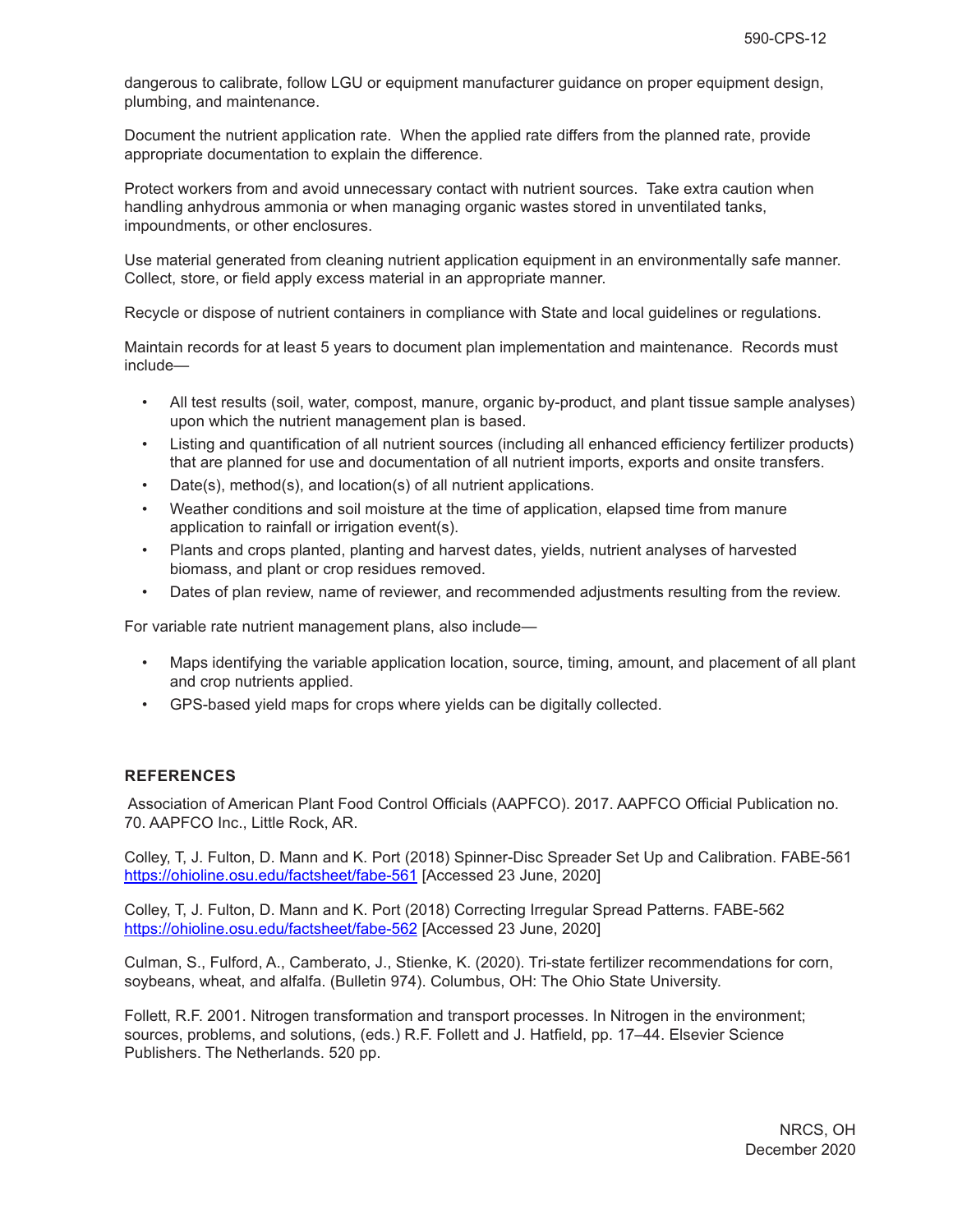Schepers, J.S., and W.R. Ruan, (eds.) 2008. Nitrogen in agricultural systems. Agron. Monogr. no. 49, American Society of Agronomy (ASA), Crop Science Society of America (CSSA), Soil Science Society of America (SSSA). Madison, WI.

Sims, J.T. (ed.) 2005. Phosphorus: Agriculture and the environment. Agron. Monogr. no. 46. ASA, CSSA, and SSSA, Madison, WI.

Stevenson, F.J. (ed.) 1982. Nitrogen in agricultural soils. Agron. Series 22. ASA, CSSA, and SSSA, Madison, WI.

Sundermeier, A. 2016. Manure and Compost: Nitrogen Availability in Organic Production. ANR-34. https://ohioline.osu.edu/factsheet/anr-34 [Accessed 23 June, 2020]

Texas Institute for Applied Environmental Research (TIAER) at Tarleton State University (2020). Nutrient Tracking Tool (NTT). https://ntt.tiaer.tarleton.edu/welcomes/new?locale=en

The Ohio State University (2020). AgBMPs Ohio State University Extension. https://agbmps.osu.edu/home

The Ohio State University (2020). On-Field Ohio. https://nutrientmanagement.osu.edu/field-ohio-tool

USDA, NRCS. Agronomy Technical Note 3, Precision Nutrient Management Planning. 2010. Washington, DC. NRCS eDirectives under Technical Notes, Title 190 https://policy.nrcs.usda.gov/.

USDA, NRCS. Agronomy Technical Note 7, Adaptive Nutrient Management Process. 2013. Washington, DC. NRCS eDirectives under Technical Notes, Title 190 https://policy.nrcs.usda.gov/.

USDA, NRCS. Nutrient Management Technical Note 7, Reducing Risk of E. coli O157:H7. 2007. Washington, DC. NRCS eDirectives under Technical Notes, Title 190 https://policy.nrcs.usda.gov/.

USDA, NRCS Ohio. Nutrient Management Technical Note, Assessing Nutrient Loss Risk in Ohio. Ohio FOTG Section IV.

USDA, NRCS. Title 190, General Manual, (GM), Part 402, Nutrient Management. 2011. Washington, DC. NRCS eDirectives under General Manual, Title 190 https://policy.nrcs.usda.gov/.

USDA, NRCS. Title 190, National Instruction (NI), Part 313, Nutrient Management Policy Implementation. 2017. Washington, DC. NRCS eDirectives under National Instruction, Title 190 https://policy.nrcs.usda.gov/.

Warncke, D., J. Dahl, B. Zandstra (2004). Nutrient Recommendations for Vegetable Crops in Michigan. (Bulletin E2934). East Lansing, MI: Michigan State University.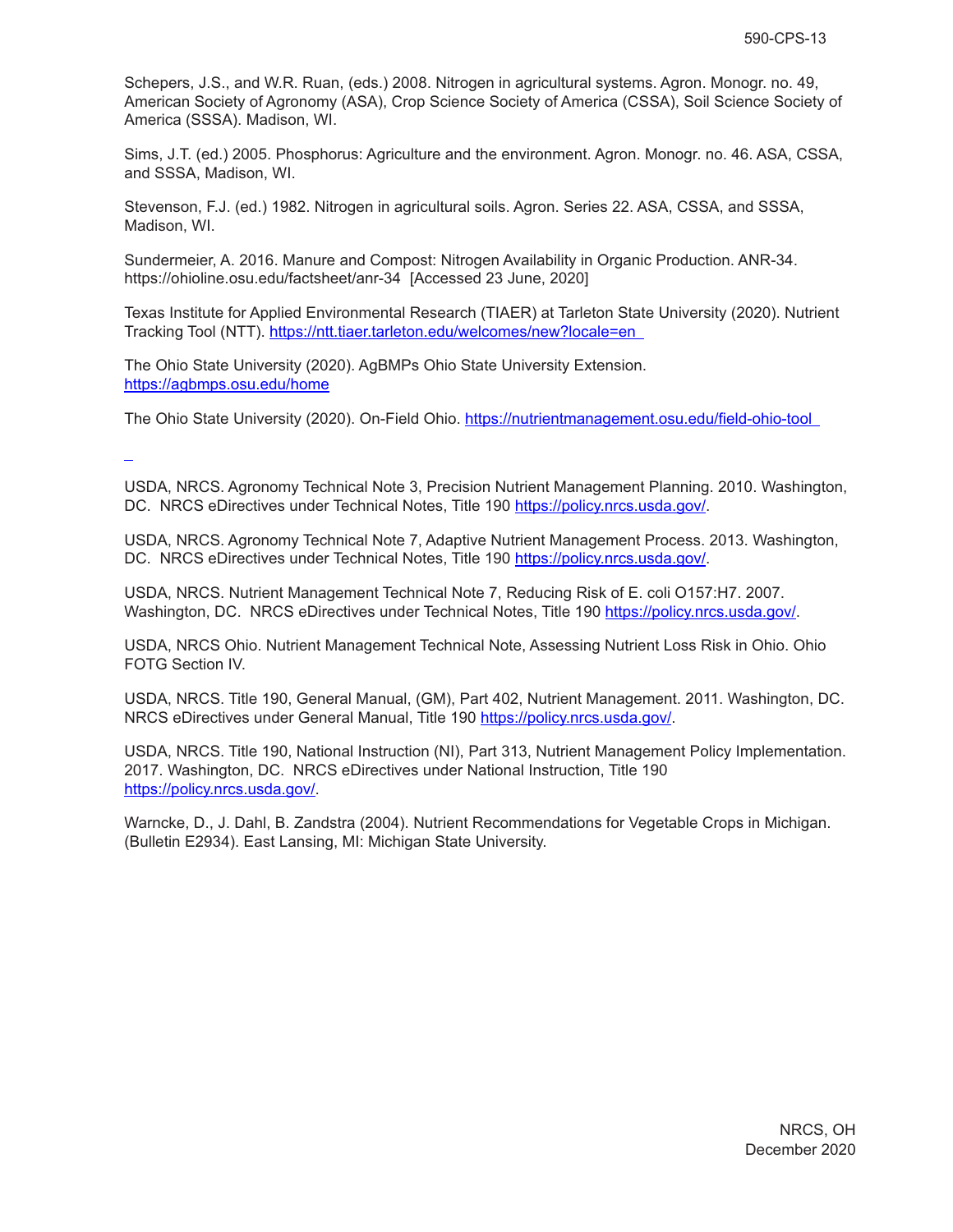# **Table 1:**

## **Minimum Setback Distances and Vegetative Treatment Requirements for the Application of Manure and other Organic By-Products.**

These setbacks and vegetative treatment requirements were primarily established to reduce loss risk associated with pathogens. CAFO's must additionally follow the setbacks defined in the Ohio Department of Agriculture (ODA) rules regarding manure application (Ohio Administrative Code 901:10-2-14). Additional setbacks may apply to sludge that is regulated by the Ohio Environmental Protection Agency (OEPA) and septage regulated by the Ohio Department of Health.

| <b>Type of Sensitive - Setback</b><br>Area                         | <b>Manure Surface Application</b>                                                | <b>Manure Incorporation or Direct</b><br>Injection |  |
|--------------------------------------------------------------------|----------------------------------------------------------------------------------|----------------------------------------------------|--|
| Residences / Private Wells down<br>slope from the application area | $100$ ft                                                                         | 100 ft                                             |  |
| Sinkholes                                                          | 300 ft                                                                           | 100 ft                                             |  |
|                                                                    | 100 ft. at a minimum 35 ft of the<br>100 must be Vegetative Barrier <sup>2</sup> |                                                    |  |
| Pond or Lake                                                       | Or                                                                               | 35ft. Vegetative Barrier                           |  |
|                                                                    | 300 ft                                                                           |                                                    |  |
| Streams <sup>1</sup><br>Ditches <sup>1</sup><br>Surface Inlets     | 35 ft Vegetative Barrier                                                         |                                                    |  |
|                                                                    | Or                                                                               |                                                    |  |
|                                                                    | 35 ft with 50% residue cover at<br>time of application                           | None                                               |  |
|                                                                    | Or                                                                               |                                                    |  |
|                                                                    | 100 ft                                                                           |                                                    |  |
| <b>Grassed Waterway</b>                                            | 35 <sub>ft</sub>                                                                 | None                                               |  |
| <b>Field Surface Drains</b>                                        | 35 ft                                                                            | None                                               |  |
| <b>Public Wells</b>                                                | 300 ft                                                                           | 100 ft                                             |  |
| Developed Springs down slope<br>from the application area.         | 300 ft                                                                           | 300 ft                                             |  |
| <b>Public Surface Drinking Water</b><br>Intake                     | 300 ft                                                                           | 300 ft                                             |  |

- 1. All listed measurements are from top of bank.
- 2. Vegetative Barriers are permanent vegetation consisting of grass, grass/legume mix, trees/shrubs, or trees/shrubs and grass/legumes.
- 3. Setback requirement for field surface drains are only required if the criteria listed Nutrient application Timing and Placement section are not met. When this criterion is not met the applications of manure must abide by this 35 ft setback distance.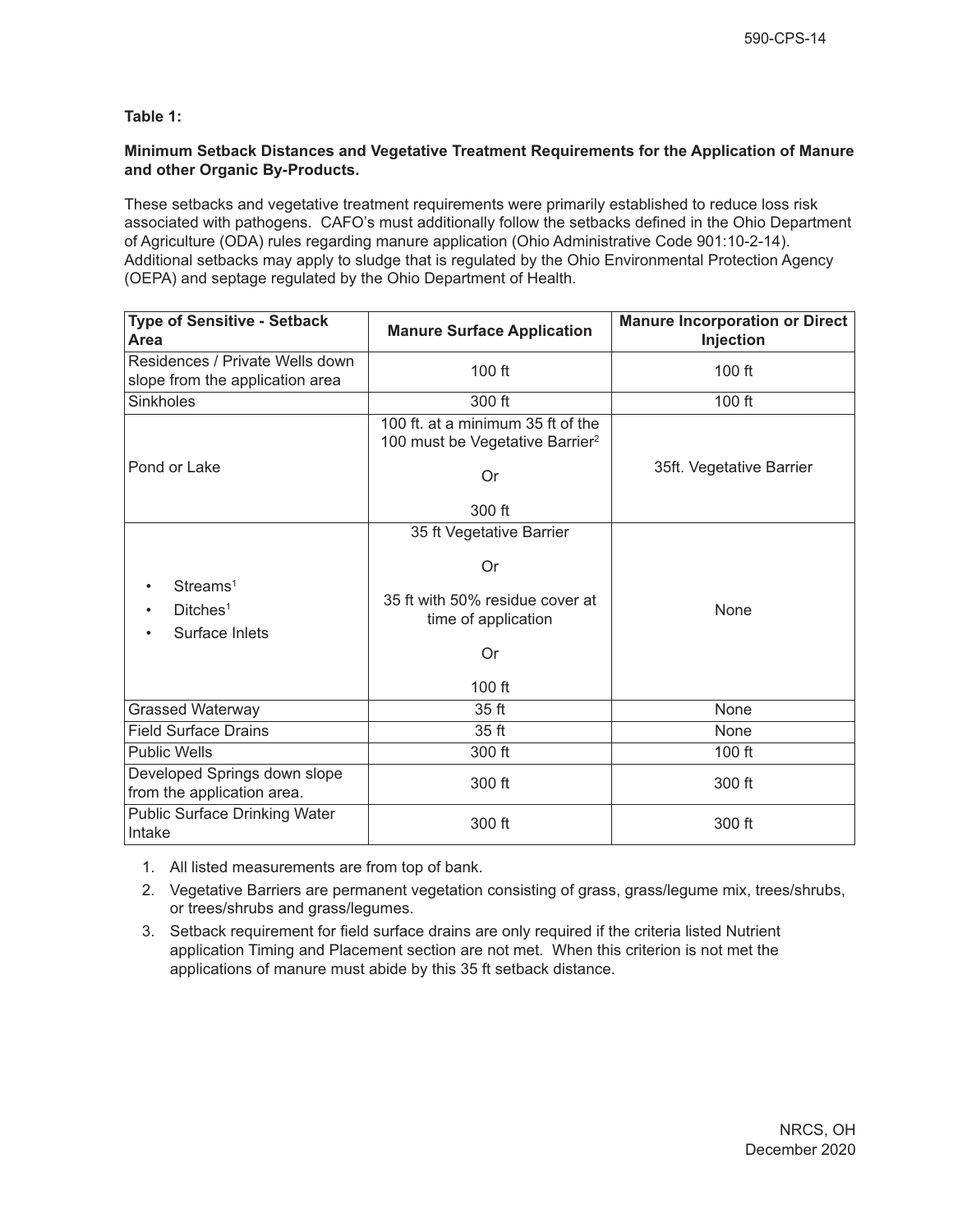# **Table 2**.

## **Available Water Capacity (AWC): Practical Soil Moisture Interpretations for Various Soil Textures and Conditions to Determine Liquid Manure Volume Applications not to exceed 100% AWC (Field Capacity).**

The table below shall be used to determine the percent AWC at the time of application and the liquid volume in gallons that can be applied not to exceed the 100% AWC (field capacity). To determine the percent AWC in the upper 8 inches use a soil probe or similar device to evaluate the soil to a depth of 8 inches. Use the descriptions below to determent the percent AWC for the soil texture being evaluated. The planned application rate of liquid manure must not exceed the listed amount to reach 100% AWC. This is a general assessment procedure to determine an application rate that will not exceed the water holing capacity at the time of application. Field conditions may vary greatly. Producers should monitor tile and watch for excessive surface ponding and reduce application rate as needed to prevent discharge. **For liquid manure applications on subsurface (tile) drained fields maximum application rate is the lesser of 13,500 gallons/acre or the listed rate in the table below.** 

| <b>Currently</b><br>available soil<br>moisture |                                                                                           |                                                                                           | <b>Very Fine Sandy</b><br>Loam, Loam, Silt<br>Loam, Silty Clay                            | <b>Sandy Clay</b>                                                                      |
|------------------------------------------------|-------------------------------------------------------------------------------------------|-------------------------------------------------------------------------------------------|-------------------------------------------------------------------------------------------|----------------------------------------------------------------------------------------|
| as a percent<br><b>Field Capacity</b>          | <b>Sands</b><br><b>Loamy Sands</b>                                                        | <b>Sandy Loam</b><br><b>Fine Sandy Loam</b>                                               | Loam, Clay Loam<br><b>Sandy Clay Loam</b>                                                 | <b>Silty Clay</b><br>Clay                                                              |
| <25% AWC                                       | Dry, loose and single-<br>grained; flows<br>through fingers                               | Dry and loose; flows<br>through fingers.                                                  | Powdery dry; in some<br>places slightly crusted<br>but breaks down easily<br>into powder. | Hard, baked and<br>cracked; has loose<br>crumbs on surface in<br>some places.          |
| <b>Amount to reach</b><br><b>100% AWC</b>      | 20,000 gallons/ac                                                                         | 27,000 gallons/ac                                                                         | 40,000 gallons/ac                                                                         | 27,000 gallons/ac                                                                      |
| <b>25-50% AWC</b>                              | Appears to be dry;<br>does not form a ball<br>under pressure.                             | Appears to be dry;<br>does not form a ball<br>under pressure.                             | Somewhat crumbly but<br>holds together under<br>pressure.                                 | Somewhat pliable;<br>balls under pressure.                                             |
| <b>Amount to reach</b><br>100% AWC             | 15,000 gallons/ac                                                                         | 20,000 gallons/ac                                                                         | 30,000 gallons/ac                                                                         | 20,000 gallons/ac                                                                      |
| 50-75% AWC                                     | Appears to be dry;<br>does not form a ball<br>under pressure.                             | Balls under pressure<br>but seldom holds<br>together.                                     | Forms a ball under<br>pressure; somewhat<br>plastic; slicks slightly<br>under pressure.   | Forms a ball; ribbons<br>out between thumb<br>and forefinger.                          |
| <b>Amount to reach</b><br><b>100% AWC</b>      | 10,000 gallons/ac                                                                         | 13,500 gallons/ac                                                                         | 20,000 gallons/ac                                                                         | 13,500 gallons/ac                                                                      |
| >75% AWC                                       | Sticks together<br>slightly; may form a<br>weak ball under<br>pressure.                   | Forms a weak ball<br>that breaks easily,<br>does not stick.                               | Forms ball; very pliable;<br>slicks readily if<br>relatively high in clay.                | Ribbons out between<br>fingers easily; has a<br>slick feeling.                         |
| <b>Amount to reach</b><br>100% AWC             | 5,000 gallons/ac                                                                          | 7,000 gallons/ac                                                                          | 11,000 gallons/ac                                                                         | 7,000 gallons/ac                                                                       |
| 100% AWC or<br><b>Field Capacity</b>           | On squeezing, no<br>free water appears<br>on soil, but wet<br>outline of ball on<br>hand. | On squeezing, no<br>free water appears<br>on soil, but wet<br>outline of ball on<br>hand. | On squeezing, no free<br>water appears on soil,<br>but wet outline of ball<br>on hand.    | On squeezing, no free<br>water appears on soil,<br>but wet outline of ball<br>on hand. |
| <b>Above Field</b><br>Capacity                 | Free water appears<br>when soil is bounced<br>in hand.                                    | Free water is<br>released with<br>kneading.                                               | Free water can be<br>squeezed out.                                                        | Puddles: free water<br>forms on surface                                                |